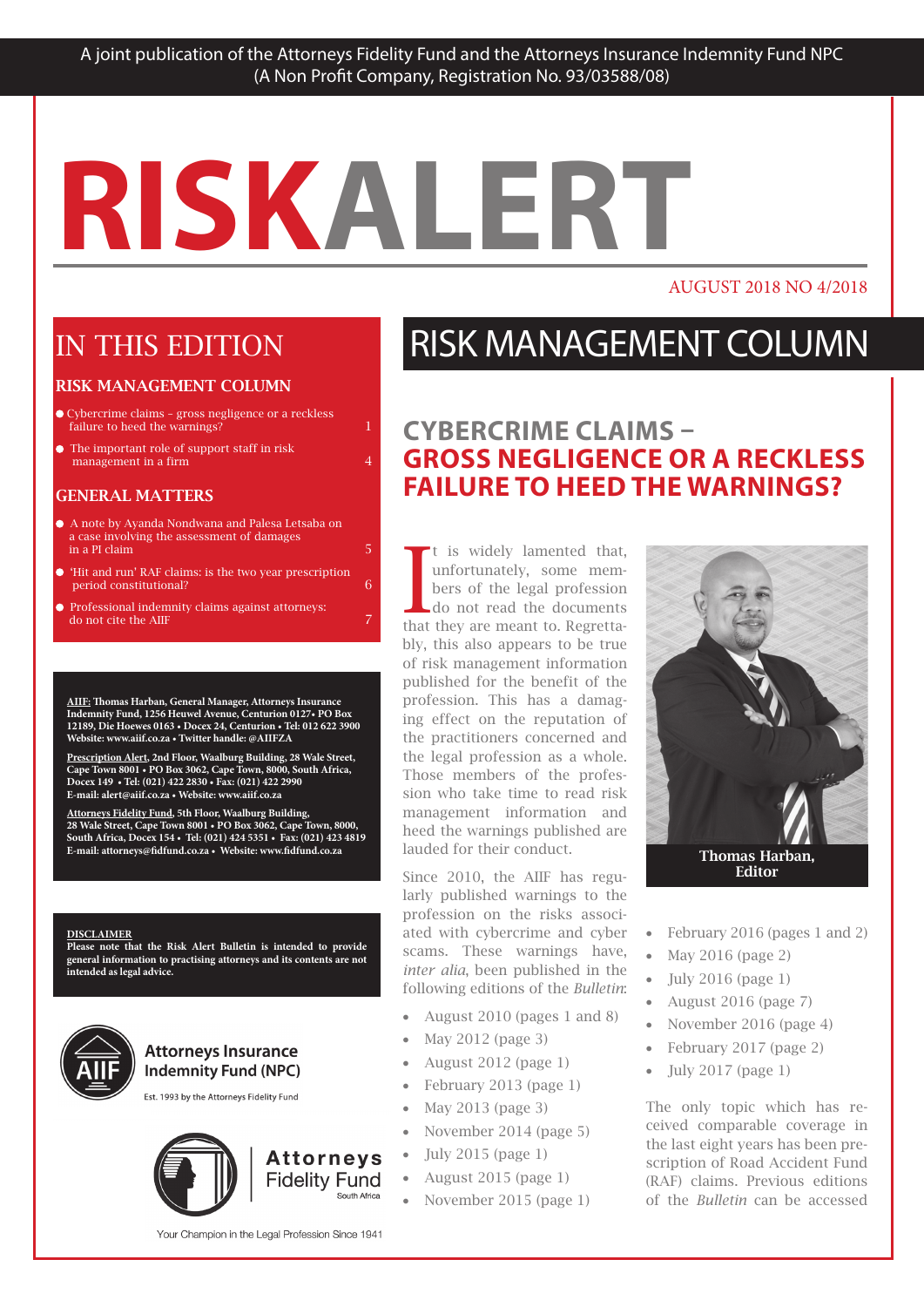## RISK MANAGEMENT COLUMN continued...

#### on the AIIF website at http://www.aiif. co.za/risk-management-2/risk-management/

Despite the extensive coverage of cyber risk in the *Bulletin* and the general coverage of the risks associated with phishing scams and cybercrime in the wider press, a large number of practitioners are, unfortunately, still falling victim to this risk. In some instances, the same firm has fallen victim to the same scam on more than one occasion.

The frequency with which practitioners are falling victim to cybercrime (and the extent thereof) raise the question whether the underlying problem is one of gross negligence when it comes to the management of cyber risks and funds entrusted to them or simply recklessness on the part of the practitioners concerned. The possibility of collusion between parties involved in the transaction and the perpetrators of the fraud in some instances has also been raised.

The cybercrime exclusion in clause 16(o) of the AIIF policy (the policy) came into effect on 1 July 2016. Since that date, we have been notified of over 110 cybercrime related claims with a total value in excess of R70 million. The AIIF policy will not respond to these claims as they fall within the exclusion. The firms concerned will have to bear the associated losses themselves if they do not have alternate appropriate insurance cover in place.

Cybercrime is defined in clause IX of the policy as:

*"Any criminal or other offence that is facilitated by or involves the use of electronic communications or information systems, including any device or the internet or any one of them. (The device may be the agent, the facilitator or the target of the crime or offence)."*

This definition of cybercrime was arrived at after extensive consultation with, *inter alia*, the profession and the wider insurance market. Cover for cybercrime is available in the open insurance market and this risk would more appropriately be insured under such a policy – clause 16 (c) of the AIIF policy would thus also apply to cybercrime claims. Cyber risks do not, in the ordinary course, fall within the ambit of professional indemnity policies.

The exclusion of cybercrime in the policy has been upheld after it was disputed by an insured attorney. It will be noted that the wording of clause IX is wide and it will not matter whether the cyber breach occurred in the environment of the legal practice, the estate agent, the beneficiary of the funds or some other party involved in the transaction – the test is whether or not:

- (i) there was a criminal or other offence facilitated by the use of electronic communication or information systems;
- (ii) any device or the internet (or any one thereof) was involved;
- (iii) the device was the agent, the facilitator or the target of the crime or offence.

There does not have to be evidence of hacking for the exclusion to apply. Some practitioners have sought to argue that the cause of the loss was not cybercrime (as they believe that their email system was not hacked) but, on their own submission, was caused by negligence, gross negligence or even recklessness of a member of their staff in being duped by the electronic communication to make the payment. Their argument is thus that clause 16(o) should not apply. Our response to this argument is that as long as the circumstances fall within the definition in clause IX, the exclusion in clause 16(o) will apply. Hacking is not a prerequisite for the exclusion to apply. Furthermore, even if it is argued (wrongly in our view) that the liability to pay compensation arises out of any purported negligence, gross negligence or even recklessness, the AIIF policy will not respond as the policy does not cover any claim for compensation that falls within the exclusions (see clauses IX, 1 and 16) and the fraudulent misrepresentation in the email purporting to change the banking details is:

–

- (i) a criminal or other offence;
- (ii) the misrepresentation that caused (facilitated) the payment into the fraudulent incorrect account;
- (iii)conveyed by electronic communication (the email system); and
- (iv)conveyed via a device and/or the internet.

It will be noted from our previous publications that many of the cybercrime related claims arise out of circumstances where practitioners and their staff have fallen victim to phishing scams, the most common of which is a fraudulent instruction to a conveyancer to pay funds due to a beneficiary into a different bank account to that on record. The phishing email will emanate from an email address which looks similar to that of the person to whom the funds are due. Hovering with the cursor over the email address will display the real underlying fraudulent email address. The AIIF has been notified of at least one instance where the target of the phishing scam was the proceeds of a RAF claim. In another recently notified claim, the guarantee issued by a bank was intercepted and the banking details thereon were changed.

In the February 2017 edition of the *Bulletin*, we suggested some risk mitigation measures that practitioners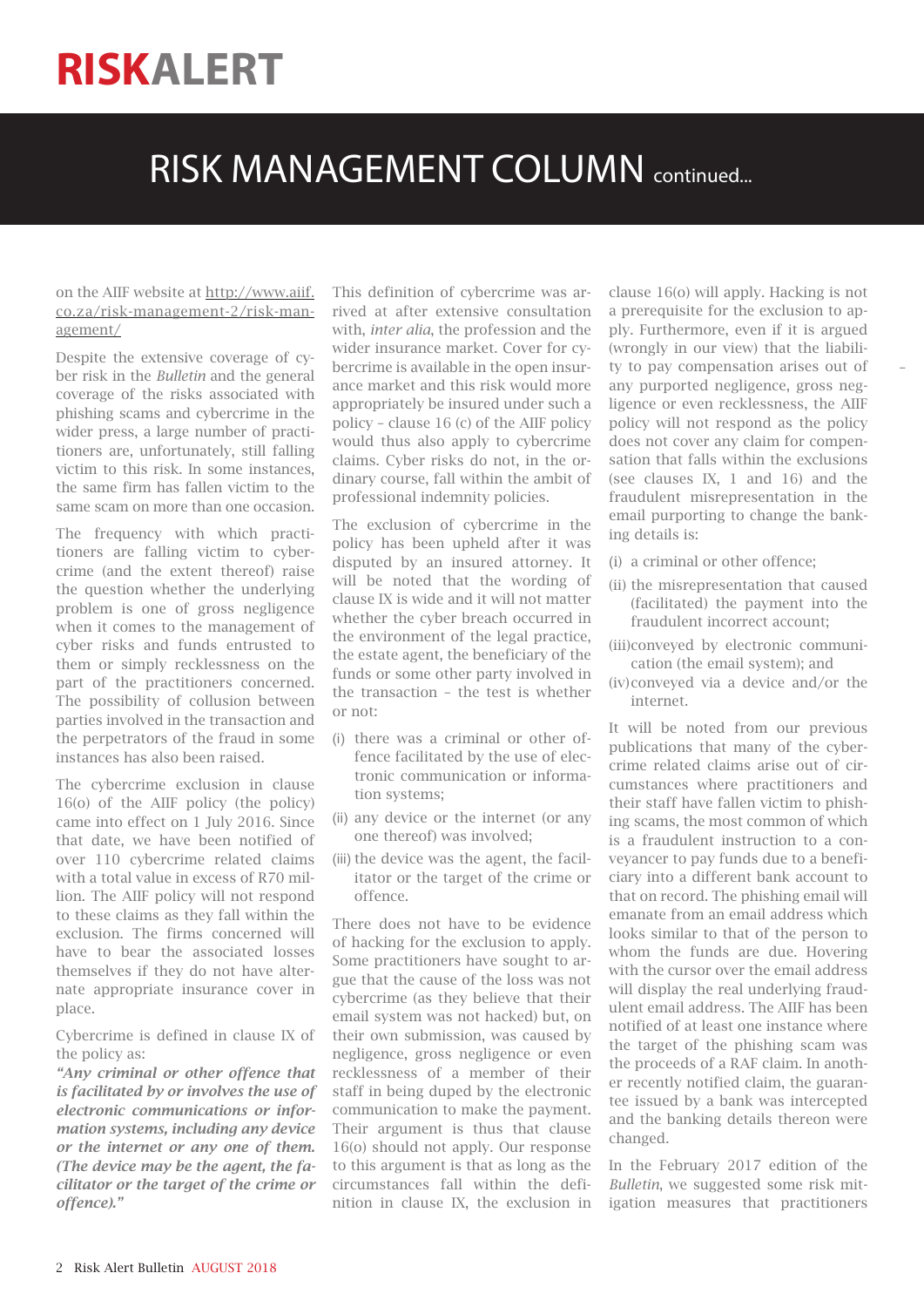## RISK MANAGEMENT COLUMN continued...

could consider implementing in their firms in order to guard against this risk. We republish this list with additional comments. Practitioners can:

- (i) Ensure that adequate risk mitigation/avoidance measures are in place to deal with cyber related risks;
- (ii) Make staff aware of the various scams – this is a matter for training of staff;
- (iii) Place appropriate insurance cover in place to deal with this risk – cybercrime policies and commercial crime policies for example;
- (iv) Properly supervise staff and have a proper system of delegation and checks and balances where changes in banking details can only be authorised by a senior practitioner after having verified all aspects of the instruction to effect the change;
- (v) Be aware of spoof/phishing emails – do not click on links to unsecure emails. Do not enter your passwords on any unverified email attachment;
- (vi) Ensure that proper FICA verification processes are in place and that the identity and bank account details of all clients are properly verified;
- (vii) Contact the clients (using the telephonic details on record) in order to verify any purported change in banking details;
- (viii) Insist that changes to payee details can only be done after verification with the party to whom the funds are due and in person at the attorney's office with original documents being provided – it is preferable to have a client complain of the inconvenience of a fastidious attorney rather than have a client

make a claim against the firm for a loss suffered as a result of cybercrime;

- (ix) Obtain advice from IT experts on the appropriate security measures to be implemented in order to avoid falling victim to cybercrime; and
- (x) Keep up to date with the constantly changing risk environment in the general commercial world.

It is pleasing to note that a number of firms have taken risk prevention steps such as adding a prominent notification close to their email signatures stating that their banking details have not changed and that any change in their banking details will not be communicated via email.

The payment of funds to incorrect parties also demonstrates a failure to ensure that adequate internal controls are implemented to ensure that trust funds are safeguarded as prescribed by the rules applicable to practitioners. The rules prescribe that practitioners must ensure:

- (i) That the design of the internal controls is adequate to address the identified risks;
- (ii) That the internal controls have been implemented as designed;
- (iii) That the internal controls which have been implemented operate effectively at all times; and
- (iv) That the effective operation of the internal controls is monitored regularly by designated persons in the firm having the appropriate authority.

There are a number of products available in the commercial market which can be used by practitioners to verify the authenticity of bank accounts before making payment. A staff member at one of commercial banks has indicated that a simple exercise conducted at an automatic teller machine (ATM) can also be used to check the details of the account holder: using a note of a small denomination (say R10), the account details on the email communication are entered as if trying to deposit the R10 through the ATM into that account. Before the completion of the transaction, the ATM will display the name of the account holder and, in this way, the name compared to that of the legitimate beneficiary. The transaction can then be cancelled/ abandoned once the details of the account holder have been viewed on the ATM screen and the ATM will return the R10 note. This may seem to be a tedious process, but could save a firm the losses following on the payment of a large amount of funds into an incorrect bank account.

The sale of a property is a significant transaction in the life of any person. The fact that the banking details of a party to whom funds are due would purport, without prior notice, to change close to the date on which the funds are to be paid should, in the ordinary course, itself raise a red flag for any person dealing with the matter. The perpetrators of the scam often attach fraudulent documents purporting to be bank statements to their emails. An examination of these 'bank statements' will show that the 'transactions' listed thereon often do not fit the profile or the geographical location of the beneficiary.

It is hoped that practitioners will heed the warning and take steps to avoid falling victims to cybercrime.

> Thomas Harban, General Manager, AIIF Email: thomas.harban@aiif.co.za Telephone: (012) 622 3928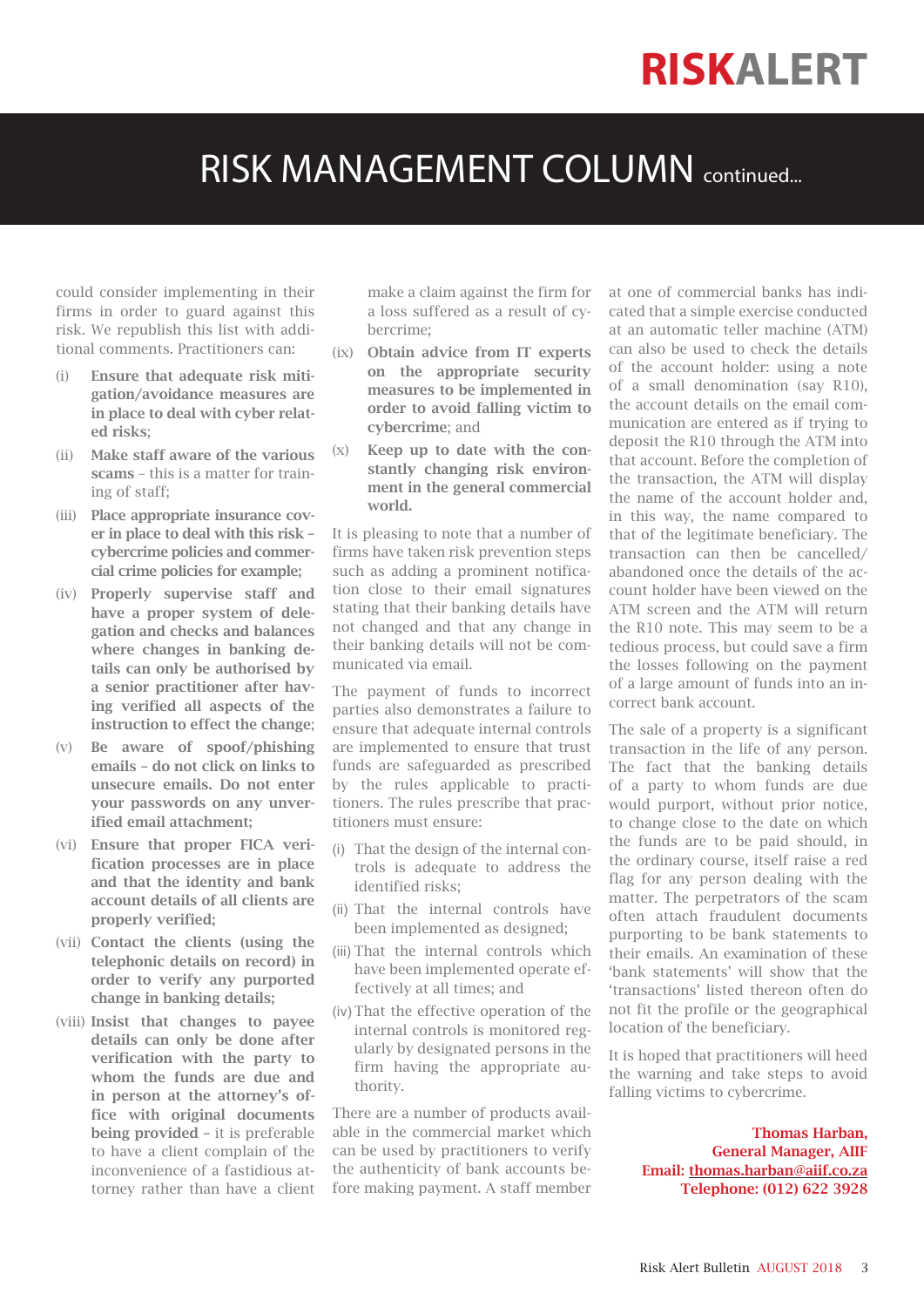### RISK MANAGEMENT COLUMN continued...

### **THE IMPORTANT ROLE PLAYED BY SUPPORT STAFF IN MANAGING RISKS**

**Many professional indemnity**<br>
claims faced by legal prac-<br>
titioners arise from a fail-<br>
and adhere to appropriate internal claims faced by legal practitioners arise from a failure to develop, implement office procedures. Administration is an integral part of every legal practice. Typically, the legal practitioner deals with the matters concerned with the rendering of legal services and the carrying out of clients' mandates and the administration aspects (the so called back-office functions) of the firm are left to administrative or support staff. The legal practitioner may, in addition to dealing with matters on behalf of clients, have other responsibilities such as marketing the firm to existing and potential clients. Administrative functions are, generally, carried out by staff who do not have qualifications in law. There may be those people who find administration to be laborious and tedious and do not see any value therein. Administration, on the face of it, may not be seen as a potential income generating work-stream.

Administration is an important part of the law firm. In some practices the operations of the entity may be headed by a Chief Operations Officer (COO), a Chief Administrative Officer (COA) or even the practice manager. These are senior positions and the key performance areas of the incumbents should include components of risk management. Smaller firms or those who do not have such positions within their structures can still take measures to ensure that the administrative and support staff play an active role in risk management.

Support staff must be trained on their responsibilities in so far as risk management in the firm is concerned. The management of risk is an enterprise wide responsibility and not just a concern for the senior professionals or

management in the firm. A successful  $\bullet$ practice may be threatened as a result of a breach of an administrative procedure in the firm. The administrative staff in the firm will often be the persons responsible for carrying out the internal controls for the financial functions referred to in previous arti $c \cdot a$ 

Have you, for example, considered the risks to your firm in the event that a member of your support staff makes an error? Such potential errors could include:

- A messenger serving or filing a document out of time
- A failure by a member of the secretarial staff to accurately diarise a prescription or some other important date on in respect of a matter
- An error in the payment of trust funds
- The misfiling of important documents
- An error in the typing of a document that is only discovered after signature and an application for rectification is then necessary (at the cost of the firm)

Encourage and empower your support staff to play an active role in risk management and ensure that they are properly trained. Many educational institutions (including LEAD) offer courses aimed at introducing support staff to risk management.

Some of the suggestions for getting support staff into a risk management regime are:

• Encouraging staff to 'manage up' ensure that support staff are empowered to raise risk management concerns they observe in the work of their seniors and to raise these in a professional manner with the party/parties concerned

- Having a peer review system between a secretary and the practitioner where each is encouraged to review and audit the work of the other
- Implementing a dual diary system between professional and support staff to ensure that nothing 'slips through the cracks'
- Including risk management measures in the minimum operating standards/standard operating procedures of the various administrative functions/processes in the firm and encouraging staff to give their input thereon
- Incentivising the development of innovative risk management measures
- Conducting regular file audits and giving constructive feedback where necessary
- Developing a structured training regime within the firm
- Encouraging the implementation of personal development programmes for support staff
- Implementing a proper segregation of duties in respect of all finance related functions
- Encouraging support staff to attend the various risk management seminars held on various topics related to their functions

It is sometimes said that support staff are the backbone of any legal practice and it is thus crucial that this important function of a firm is adequately empowered to deal with the risks faced by the practice. The risks associated with cybercrime, for example, can be mitigated and even avoided if support staff are properly trained thereon.

Practitioners must thus not under estimate the role support staff can play in managing risks in the firm.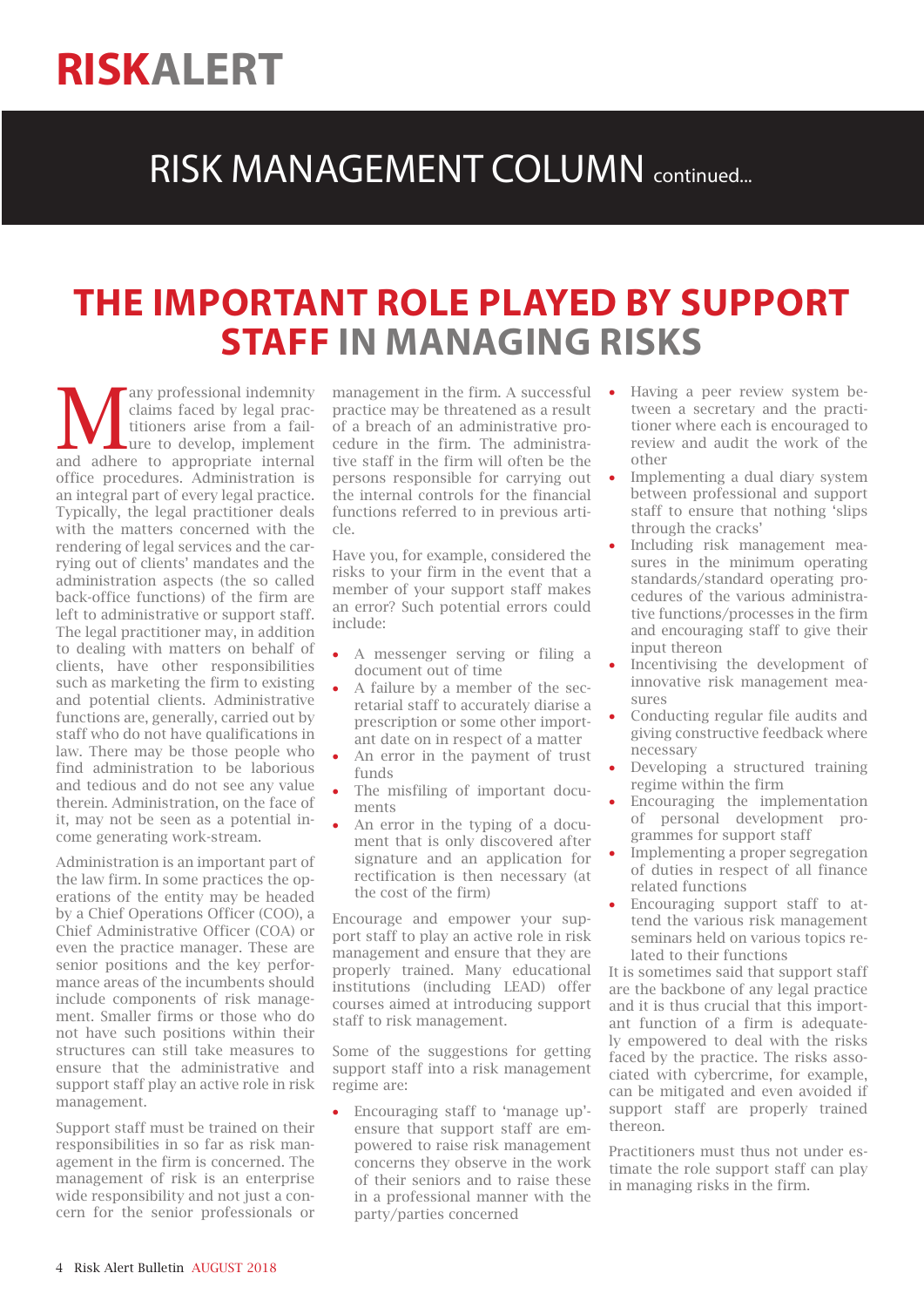## GENERAL MATTERS

### *\*DRAKE:* **A REDEFINING JUDGEMENT ON BREACH OF MANDATE AND CONTRACTUAL DAMAGES**

#### *By Ayanda Nondwana, partner, and Palesa Letsaba, associate, at Hogan Lovells (South Africa)*

**I** a precedent setting judgment,<br>the Supreme Court of Appeal in<br>*Drake Flemmer & Orsmond Inc*<br>& Another v Gajjar NO [2017]<br>ZASCA 169 (1 December 2017) pron a precedent setting judgment, the Supreme Court of Appeal in *Drake Flemmer & Orsmond Inc & Another v Gajjar NO [2017]*  nounced on the principles applicable in respect of the assessment of contractual damages arising from the breach of mandate by an attorney.

In this matter, the court had to determine the date damages against the attorneys for professional negligence should be assessed.

#### The facts of the case

On 2 July 1997, Mr Sutherland (the claimant), later substituted by the *curator ad litem*, was involved in a motor vehicle accident. He sustained a brain injury (not investigated by the firm initially instructed) and fractures of the pelvis and right *femur*.

The claimant instructed Drake Flemmer & Orsmond Inc (DFO) to institute his Road Accident Fund (RAF) claim in order recover the damages he suffered as a result of the injuries he sustained in the accident. DFO had only referred the claimant to an orthopaedic surgeon.

On 21 December 1999, on the instruction of the claimant, DFO accepted the RAF's offer of settlement in the sum of R98, 334 (inclusive of general damages and medical expenses) and an undertaking for future medical expenses. No claim for loss of income was pursued by DFO against the RAF.

On 19 September 2000, the claimant addressed a letter to DFO seeking to review the settlement of his claim with the RAF. DFO advised him that it was not possible to do so. At the time, the claimant's complications resulting from the head injury had worsened and he had struggled to retain jobs and attempts to pursue a business venture had failed dismally. Effectively, the claimant was unemployable in the open labour market due to the consequences of the head injury he had sustained.

In July 2001, the claimant terminated the mandate of DFO and instructed Le Roux Inc (LRI) to pursue a claim against DFO for under-settling his RAF claim. On 25 April 2002, LRI assessed that the claimant's claim with the RAF had been under-settled.

On 21 April 2005, LRI, on behalf of the claimant, served summons in an action against DFO for the recovery of damages flowing from the under-settlement of the RAF claim. However, at the time of institution of the legal proceedings against DFO by LRI, the claim had prescribed due to the incorrect computation of the commencement date of prescription by LRI.

On 18 November 2011, LRI informed the claimant that on the advice of new counsel, as his claim against DFO for professional negligence had prescribed in their hands, they would withdraw as attorneys of record.

From April 2005 to November 2011 LRI had represented the claimant inadequately until its realisation that the claim against DFO had prescribed, despite having knowledge of this allegation in DFO's plea in June 2005.

The matter went on trial in November 2015 and both DFO and LRI conceded liability. The only remaining issue to be decided by the court *a quo* was the damages the claimant would have been entitled to, had his claim against the RAF been properly prosecuted. For that purpose, the claimant's claim was actuarially valued as at 1 December 2015. The court *a quo* substantially accepted the claimant's quantification of his damages but reduced it by 43,69 % because of a supposed delay of about seven years by the claimant in suing LRI. This effectively resulted in a valuation date of September 2009. The court of first instance, in awarding compensation to the claimant, deducted from the reduced sum the actual settlement, grossed up to its September 2009 value, and awarded the claimant the difference.

On appeal, DFO and LRI contended that the claimant's claim should have been valued at the date of settlement (1999) or at the date of a notional trial against the RAF, and that for this reason, his claim should have been dismissed.

At the outset and having regard to the circumstances of the matter, the court observed that the underlying issues for determination were (i) applicable law; (ii) the permissible evidence; and (iii) the time-value of money.

Having considered the applicable issues at length, the SCA summarised its findings as follows (paragraph 88 of the judgement):

"…[*W]here an attorney's negligence results in the loss by a client of a claim which, but for such negligence, would have been contested, the court trying the claim against the attorney must assess the amount the client would probably have recovered at the time of the notional trial against the original debtor. Where the original claim is one for personal injuries, the evidence available and the law applicable at the notional trial date would determine*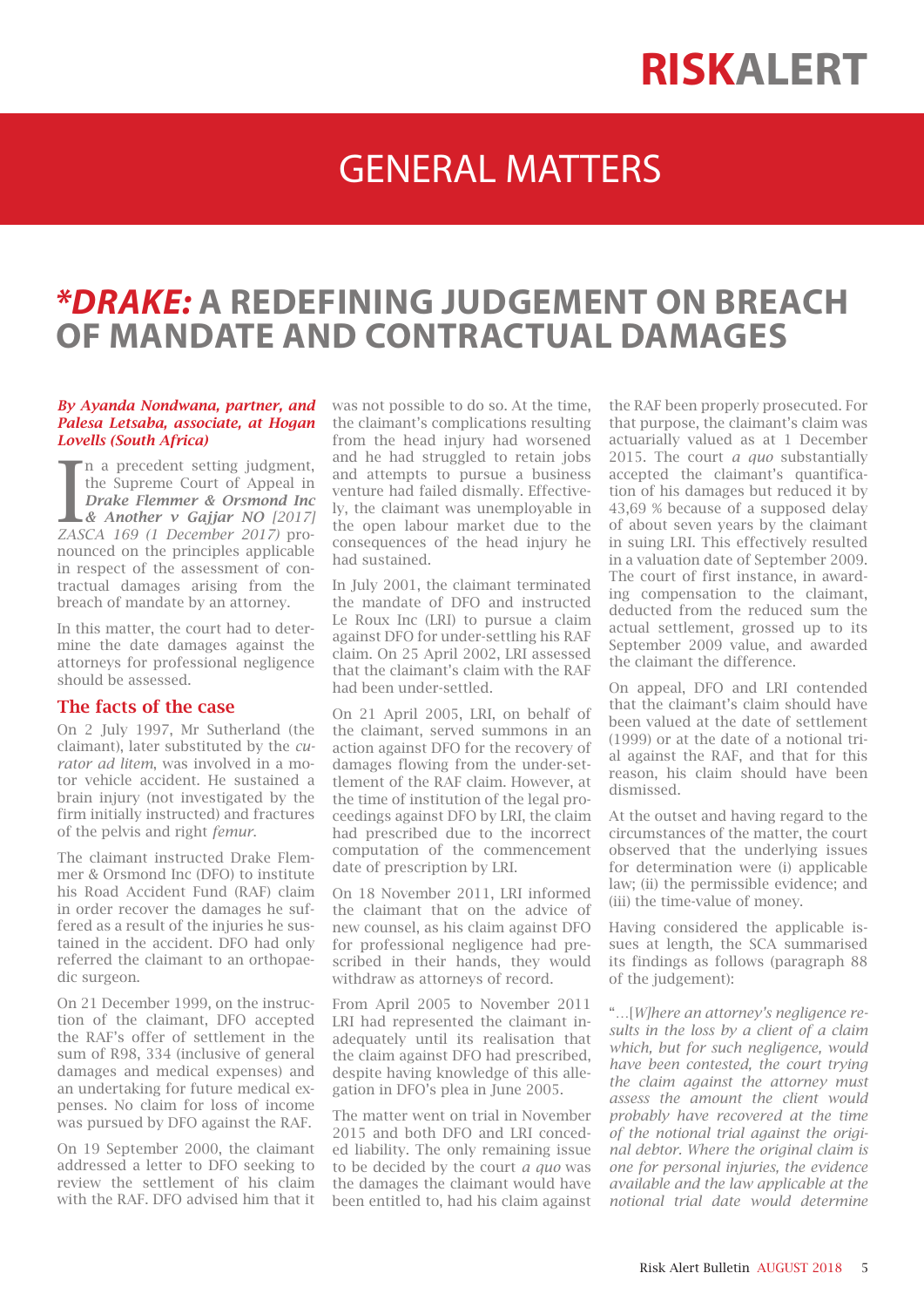### GENERAL MATTERS continued...

*the recoverable amount. The nominal amount in rands which the client would have recovered against the original debtor represents the client's capital damages against the negligent attorney. If justice requires that the client be compensated for the decrease in the buying power of money in the period between the notional trial date and the date of demand or summons against the attorney, the remedy lies in s 2A(5) of the Interest Act. If s 2A(5) were invoked, the court would not necessarily apply the prescribed rate but might choose instead to adopt a rate which would neutralise the effect of inflation. A similar approach applies where, as in the present case, a second* 

*attorney has allowed the claim against the first attorney to prescribe*."

This judgment has far-reaching implications for attorneys in general and for practitioners specialising in the pursuit of professional indemnity claims, in particular, following the mishandling of personal injury matters.

The court closed by sounding the warning bells and remarked that the circumstances of this matter were exceptional and that this case should not be used as a licence by claimants in future cases to approach matters as the plaintiff did. The writers hold a different view, with respect. The circumstances of this matter are not

unique at all but are quite prevalent. Invariably, in trying to accommodate the claimant in this matter, the court has, effectively, redefined the law in terms of assessment of contractual damages arising from personal injury claims.

Attorneys, you are forewarned and it definitively cannot be business as usual.

\*This article was first published in the Hogan Lovells Insurance Newsflash on 19 April 2018 https:// www.hoganlovells.com/en/publications/drake-a-redefining-judgment-on-breach-of-mandate-and-contractual-damages (accessed on 22 June 2018)

### **'HIT AND RUN' RAF CLAIMS: IS THE TWO YEAR PRESCRIPTION PERIOD CONSTITUTIONAL?**

The February 2017 edition of the *Bulletin* included an article by Jonathan Kaiser analysing some conflicting decisions in respect of the prescription of RAF claims. RAF related claims continue to make up the largest claim type both in terms of the number and the value of claims notified to the AIIF. An analysis of the claims notified indicates that a large number arise from circumstances where the RAF has relied on the twoyear prescription period in claims arising out of circumstances where neither the driver nor the owner of the vehicle is identified (so called 'hit and run' cases). We encourage practitioners to challenge the two-year prescription period raised by the RAF in this respect and to report such matters to the AIIF as soon as possible so that we can, where

necessary and appropriate, assist the practitioners with such a challenge.

In these matters, the RAF relies on Regulation  $2(1)(b)$  of the regulations promulgated under the Road Accident Fund Act 56 of 1996. Regulation 2 (1) (b) provides that:

*"A right to claim compensation from the Fund under section 17(1)(b) of the Act in respect of loss or damage arising from the driving of a motor vehicle in the case where the identity if neither the owner nor the driver thereof has been established, shall become prescribed upon the expiry of a period of two years from the date upon which the cause of action arose, unless a claim has been lodged in terms of paragraph (a)"*

Regulation 2(2) prescribes a two-year

prescription period irrespective of any legal disability to which the claimant concerned may be subject.

The AIIF's contention is this regard is that:

- (i) Regulation 2(1)(b) read with Regulation 2(2), in imposing the twoyear prescription period, unfairly discriminates between plaintiffs with legal disability injured in accidents where neither the driver nor the owner is identified as opposed to those in claims where the driver and/or the owner is identified;
- (ii) In cases where the driver or the owner is identified, in a claim for compensation in terms of section 23(1) of the RAF Act, prescription will not run against a claimant with some or other legal disability;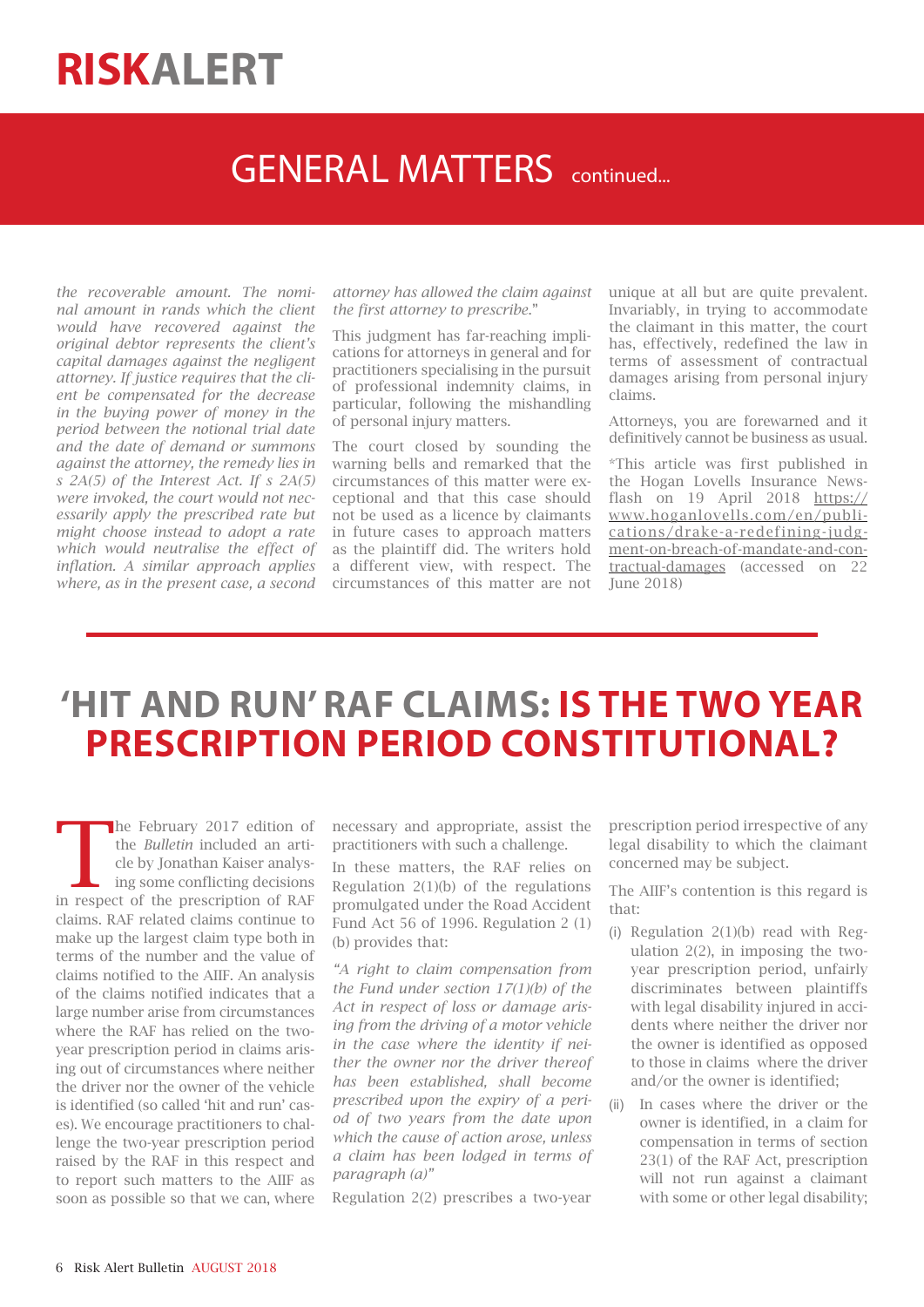### **GENERAL MATTERS** continued...

- (iii) The distinction between the two classes of claimant may be arbitrary and injudicious;
- (iv) This discrimination is unconstitutional and infringes the rights of the claimants concerned to equality as enshrined on section 9 of the Constitution;
- (v) The regulations also infringe on the rights of the claimants concerned to approach a court of law as enshrined in section 34 of the Constitution;
- (vi) The powers of the Minister of Transport in terms of section 17(1)(b) and section 26 of the RAF Act to make regulations do not expressly provide the power to impose prescriptive periods where the owner or the driver is not identified;
- (vii) Section 16 of the Prescription Act 68 of 1969 provides that the

provisions of that Act shall apply to all debts, unless ousted by the provisions of an Act of Parliament which is inconsistent therewith and only to the extent of such inconsistency. The offending Regulations do not have the status of an Act of Parliament and thus do not meet the requirements of the exception in section 16 of the Prescription Act; and

(viii) The offending Regulations may be *ultra vires* the Minister's powers in terms of the RAF Act.

We have studied a number of judgements where the courts have considered the prescription issue, including:

- *Moloi and Others v RAF* 2001 (3) SA 546 (C)
- *Geldenhuys & Joubert v Van Wyk and Others: Van Wyk v Geldenhuys & Joubert & Another* 2005

(2) SA 512 (SCA)

• *Engelbrecht v RAF* 2007 (6) SA 96  $(CC)$ 

The article by Jonathan Kaiser analyses the relevant cases in-depth.

It is important that practitioners notify us of appropriate cases as soon as possible. In this way, the AIIF will be in a position to timeously assist practitioners with the drafting of a replication to the special plea of prescription raised by the RAF on the basis of the offending Regulations.

This is a matter that has important implications for all stakeholders, including the claimants concerned, their attorneys and the AIIF. We look to the profession to assist us in curtailing the resultant hardship faced by the claimants who have been deprived of their rights of action by the RAF in raising prescription in these matters.

### **PROFESSIONAL INDEMNITY CLAIMS AGAINST ATTORNEYS: DO NOT CITE THE AIIF**

In bringing a professional indem-<br>nity claim against an attorney the<br>cause of action is usually framed<br>in contract in that the attorney<br>concerned is alleged to have breached n bringing a professional indemnity claim against an attorney the cause of action is usually framed in contract in that the attorney a material term of the mandate granted by the plaintiff, resulting in the latter suffering a loss. The parties to the agreement (mandate) will be the plaintiff and the attorney concerned. The plaintiff will contend that as a result of such breach, damages have been suffered and the attorney is then called upon to compensate the plaintiff for such damages allegedly suffered. In some cases the claim is framed in delict in the alternative. It thus seems

clear that the plaintiff's claim, whether framed in contract or delict, is against the practitioner/firm concerned who/ which should be cited as a defendant in the matter. However, some attorneys acting for plaintiffs in professional indemnity claims appear not to understand the applicable legal principles.

In recent times, there have been an increasing number of claims where the AIIF as an entity is cited as a defendant in the professional indemnity claims brought against practitioners though, in all the cases concerned, no cause of action is made out against the company. In many of these cases

the prayer in the papers does not indicate against which of the parties (the AIIF or the firm being sued) damages are claimed.

Practitioners acting for plaintiffs should ask themselves: is there any basis in law in terms of which it can be alleged that the AIIF as entity, with no *nexus* (legal or otherwise) to the plaintiff, is liable to the latter for the alleged damages suffered? On what basis can the action be instituted against the AIIF when there is no allegation that the entity (by act or omission) caused the damages allegedly suffered by the plaintiff?